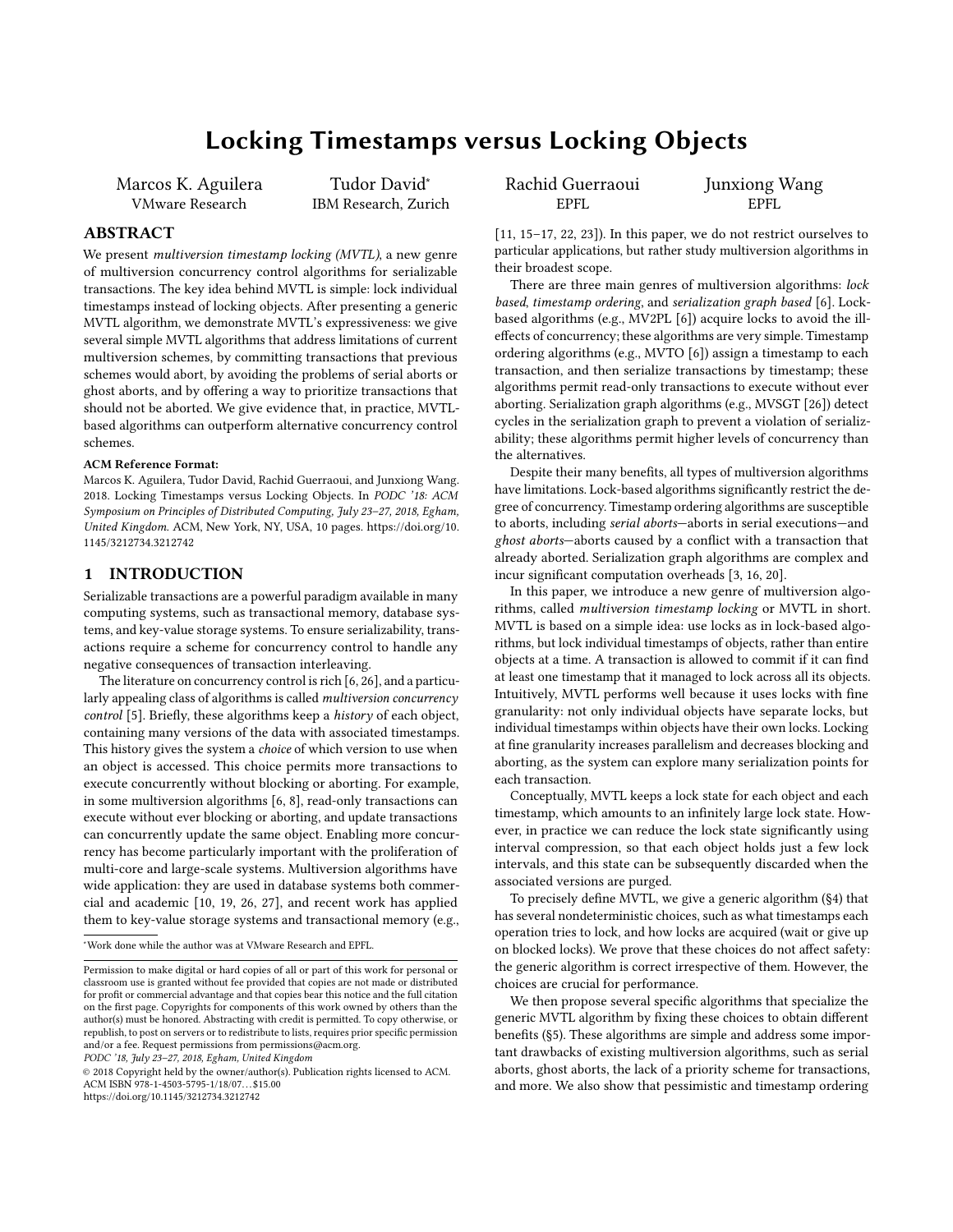algorithms can be seen as special cases of MVTL. Thus, in a precise sense, MVTL unifies these algorithms.

Next, we discuss some practical considerations around MVTL, such as how to compress the lock state ([§6\)](#page-5-0). We separate out these considerations because they are orthogonal to the concepts underlying the MVTL algorithm. However, they are important to using MVTL in practice.

Then, we show how to extend the basic MVTL algorithm to distributed transactions in a message-passing system ([§7\)](#page-6-0). We believe MVTL is particularly relevant in this setting as it can be quite communication efficient.

We implement an MVTL-based algorithm, and experimentally compare its behavior with multiversion and lock-based alternatives ([§8\)](#page-6-1). The results indicate significant advantages of MVTL in readwrite workloads, and no disadvantages under read-only workloads.

To summarize, the contributions of this paper are the following:

- We propose a new genre of multiversion algorithms for transactions, called multiversion timestamp locking (MVTL), which is based on the idea of locking timestamps.
- We give several MVTL algorithms, which address various limitations of current multiversion algorithms.
- We show that MVTL generalizes both multiversion timestamp ordering and pessimistic multiversion algorithms.
- We discuss practical considerations for implementing MVTL, including techniques to compress the lock state.
- We describe a version of MVTL for distributed transactions.
- We implement an MVTL-based algorithm and demonstrate its advantages over alternatives.

The main contribution is conceptual in nature: locking individual timestamps is a new way to approach multiversion algorithms. The specific MVTL algorithms we present are simple and just scratch the surface; the investigation of additional MVTL algorithms is an exciting direction for future work. Also interesting is to implement MVTL in other types of transactional systems, such as software transactional memory, transactional key-value storage systems, transactional object systems, and database systems. While the fundamental MVTL algorithms we present are system agnostic, the details of how these algorithms can be best implemented depend on the system and deserve further study.

Due to space limitations, details of our contribution are omitted, including proofs and pseudo-code of some algorithms. They are given in the full paper [\[1\]](#page-9-16).

### 2 MODEL

We consider a standard model for a multi-threaded concurrent system [\[13\]](#page-9-17). The system has processes that communicate via atomic shared memory. The system is asynchronous: there are no bounds on the relative speed of processes. We assume the existence of a discrete global clock, and processes may or may not have access to the global clock. More precisely, processes may have local clocks that match the global clock ("synchronized clocks") or that are within a known bound  $\epsilon$  of the global clock (" $\epsilon$ -synchronized clocks").

We consider algorithms that implement a transactional storage system. Such a system maintains a set of objects and allows processes to manipulate the objects using transactions. Each object has a unique key (identifier) and, by abuse of language, we refer to the

object and its key interchangeably. The system supports four operations with their usual semantics:  $BEGIN(tx)$  starts a transaction  $tx$ , COMMIT $(tx)$  tries to commit tx and returns a success indication, READ(tx, k) reads key k within tx, and  $\text{WRITE}(tx, k, v)$  writes v to k within tx. Transactions are dynamic: their read and write operations can depend on the results of prior operations in the transaction.

Our correctness condition is multiversion view serializability, a form of serializability well-suited for multiversion algorithms. Roughly, this condition requires every multiversion schedule of the algorithm to be equivalent to a serial monoversion schedule [\[6,](#page-9-1) [26\]](#page-9-2).

Some of our results refer to a workload, which specify the transactional work submitted to the system. More precisely, a workload is a sequence of operations indexed by the transaction they belong to, where each operation is  $read(k)$ , write(k, v), or commit. We use workloads to study how different protocols react to the same inputs.

## 3 OVERVIEW

After recalling multiversion concurrency control, we introduce the notion of timestamp locking and explain how it addresses weaknesses of existing multiversion algorithms.

Multiversion concurrency control and the MVTO+ algorithm. A well-known genre of multiversion algorithms is multiversion timestamp ordering. Its basic idea is to assign a timestamp to each transaction and then use the timestamp to determine (a) what version the transaction reads from, (b) what version it writes to, and (c) the serialization order of transactions. This idea can lead to several slightly different algorithms. To focus the discussion, here we present a concrete algorithm denoted MVTO+, which is identical to the MVTO algorithm in [\[6\]](#page-9-1) but with an improvement: it avoids cascading aborts by not reading uncommitted data. For each object, MVTO+ keeps many versions and a timestamp for each version. It is useful to think of each object as an evolving timeline with values. Each transaction  $tx$  has a unique timestamp  $t$ ; when  $tx$  reads an object, it obtains the version of the object with the largest timestamp before  $t$ . When  $tx$  writes an object,  $tx$  does not immediately produce a new version but instead it stores the written value in a temporary area for the transaction. Upon commit, tx takes each written value in the temporary area and produces a new version with timestamp  $t$ .



For example, the figure above depicts three objects  $X$ ,  $Y$ , and Z. Each object has an initial version denoted #. In addition, X has two other versions with data  $a$  and  $b$  and timestamps 2 and 9;  $Y$ has data c with timestamp 4; and Z has data d with timestamp 8. Suppose a transaction  $tx$  is assigned timestamp 6. If  $tx$  reads  $X$ , it obtains a—the largest version with a timestamp before 6. Similarly, if  $tx$  reads  $Y$ , it obtains  $c$ . If  $tx$  writes  $e$  to  $Z$  and commits, then  $Z$ gets a new version with data e and timestamp 6.

Ultimately, transactions are serialized by the order of their timestamps. A key implication is that, after  $tx$  reads  $X$  and obtains  $a$ ,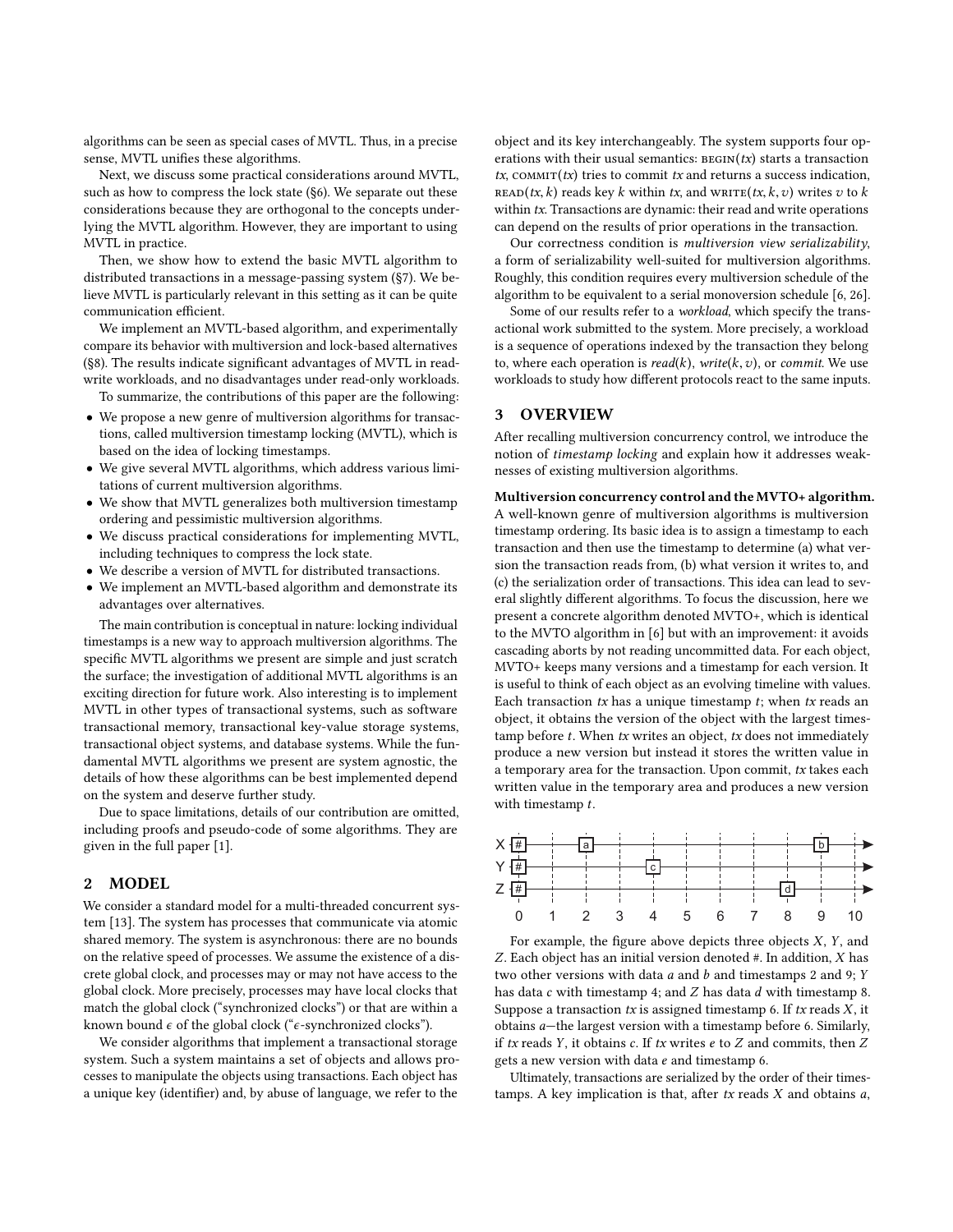another transaction should not produce a version of X with a timestamp between 2 and 6. To prevent this behavior, MVTO+ keeps a read-timestamp for each version: this is the largest timestamp with which the version was read by a transaction. In the example, after  $tx$  reads  $X$  and obtains  $a$ , the read-timestamp of  $a$  becomes 6 (if it was not already larger than 6).

Timestamp locking. We look at MVTO+ slightly differently, using our new notion of timestamp locking. This notion allows us to generalize MVTO+ into our new MVTL algorithm. Rather than read-timestamps, we can think that each object has several locks, one for each timestamp. When  $tx$  reads  $X$ , rather than updating the read-timestamp of a to 6, we can think that tx obtains a read-lock on each timestamp between 3 and 6. When another transaction wishes to write a version with timestamp, say 5, it must obtain the write-lock on that timestamp. But the read-locks by tx prevent this from happening, as required by MVTO+. We can now see the read-timestamp of a as simply a compact representation of the fact that there are read-locks between 3 and 6.

Thinking about timestamp locks has several advantages over read-timestamps. First, with read-timestamps, it is not clear what should happen if  $tx$  aborts: should the read-timestamp of  $a$  be updated to its previous value? But what is the previous value if several other transactions read a concurrently? This is a hard question, and MVTO+ avoids it altogether by taking an unnecessarily conservative approach: when tx aborts, it leaves the read-timestamp of a at 6. We show that this choice leads to ghost aborts. In contrast, timestamp locks provide a better alternative: if tx aborts, its read-locks are removed but the read-locks of other transactions remain.

Second, with timestamp locks, there is no reason that a transaction should be restricted to obtaining write-locks on just one timestamp, or obtaining read-locks on a range that ends with the transaction's timestamp. Permitting more choices allows the system to avoid serial aborts, as we explain later.

These advantages are captured by our MVTL algorithm, which we now briefly summarize. With MVTL, when a transaction wishes to read an object, it selects a version of the object to read and obtains read-locks on one or more timestamps adjacent to and immediately following that version. To write an object, the transaction obtains write-locks on one or more timestamps anywhere. To commit, the transaction must find a single common timestamp that is readlocked or write-locked across all objects read or written by the transaction, respectively. If such a timestamp exists, the transaction commits; otherwise, it aborts.

The exact timestamps that are locked by reads and writes depend on a locking policy. The algorithm remains correct for any locking policy, but a poorly chosen policy causes many aborts because there is no common locked timestamp. We present some simple but interesting algorithms using various locking policies, each with its own advantages.

# <span id="page-2-0"></span>4 GENERIC MVTL ALGORITHM

We now present our generic MVTL algorithm in detail. We start with some basic concepts ([§4.1\)](#page-2-1), explain a simple lock extension we use ([§4.2\)](#page-2-2), and cover the main algorithm ([§4.3\)](#page-2-3). We present a centralized version of MVTL designed for a single server. We later describe a distributed version of MVTL intended for distributed transactions.

Some practical considerations for implementing MVTL, including how locks and data can be compacted, are discussed in [§6.](#page-5-0)

# <span id="page-2-1"></span>4.1 Preamble

The system keeps many versions of data in an array  $Values[k, t]$ where  $k$  is a key and  $t$  is a timestamp. To ensure processes pick distinct timestamps, we add a process id to a timestamp; thus, a timestamp is a pair  $(v, p)$  ordered lexicographically, where  $v$  is a number. There is a smallest timestamp denoted 0, and a special initial value denoted #, such that initially  $Values[k, 0] = #$  for every k. It is also useful to assume that initially  $Values[k, t] = \bot$  for every  $k$  and  $t \neq 0$ , representing an empty storage system.

## <span id="page-2-2"></span>4.2 Freezable locks

In the MVTL algorithm, each version of a key is a write-once object an object initially set to  $\perp$  that may change its state at most once. We define a simple variation of readers-writer locks, which we call freezable locks, which are appropriate for such objects and we use them in MVTL. A freezable lock is similar to a readers-writer lock, except that a lock holder can freeze the lock to indicate that it will never release it. Freezing is useful because it tells other processes that they should not wait to acquire the lock; we use this feature in several specialized MVTL algorithms. If a lock holder does not freeze a lock, it is expected to release it eventually.

We apply freezable locks to write-once objects as follows. A process acquires the lock in write mode if it intends to write the object. The process may ultimately fail to write if the transaction aborts, in which case it releases the lock; but if the transaction commits, the process freezes its lock to ensure other processes will not try to write the object again. Similarly, a process acquires the lock in read mode to read the object and it freezes the lock in case of a commit; if the object was not written (its state is ⊥), this prevents other processes from writing to it, sealing its fate.

#### <span id="page-2-3"></span>4.3 Algorithm

Algorithm [1](#page-3-1) shows the main code of the generic MVTL algorithm. For clarity, we assume that the code in lines [17–19](#page-3-1) is executed atomically, but we later remove this assumption ([§6\)](#page-5-0). To write a value into key  $k$ , a transaction obtains zero or more write-locks on times-tamps for that key (function wRITE-LOCKS in line [4\)](#page-3-1). Intuitively, a write-lock on a timestamp  $t$  for key  $k$  allows the transaction to commit with timestamp  $t$  as far as accesses to  $k$  are concerned. After getting the locks, the transaction remembers the key and value; the write is not visible to other transactions until the transaction commits.

To read a key, a transaction gets zero or more read-locks on timestamps for that key (function READ-LOCKS in line [7\)](#page-3-1), with the requirement that these timestamps form a contiguous interval that starts immediately after the version that the read returns. For instance, if  $[tr+1, te]$  denotes the read-locked timestamps, then the read must return the value committed with timestamp tr. This requirement is necessary for serializability: intuitively, the read locks permit the transaction to commit with any timestamp  $t \in [tr+1, te]$ after having read  $v$ , by preventing other transactions from writing a different value with a timestamp between  $tr$  and  $te$ . After locking, the transaction remembers  $k$  and  $tr$ ; knowledge of  $k$  is necessary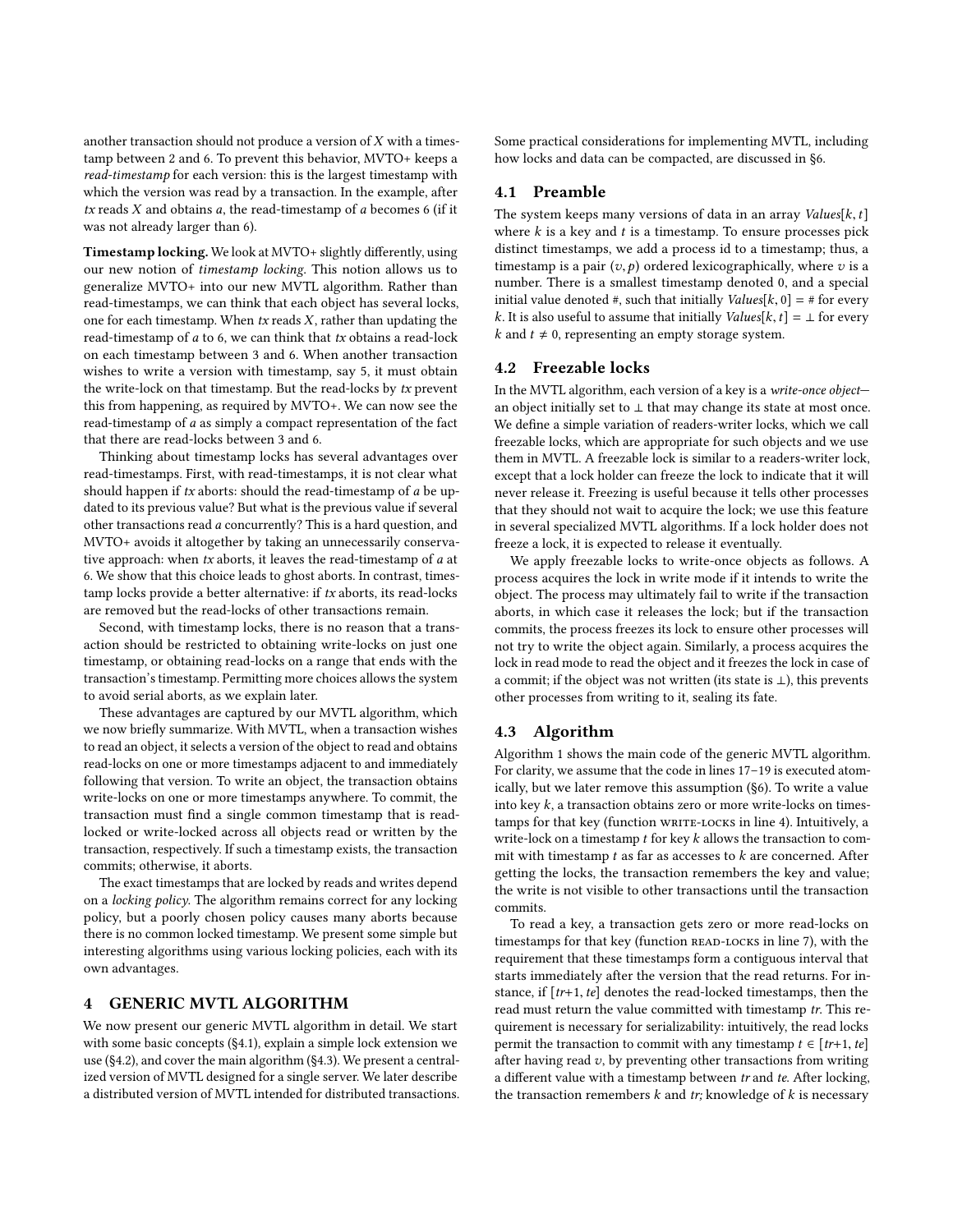<span id="page-3-1"></span>

|     | Algorithm 1 The generic MVTL algorithm (part 1/2): main code                                                  |  |  |  |  |  |  |
|-----|---------------------------------------------------------------------------------------------------------------|--|--|--|--|--|--|
|     | 1: function BEGIN $(tx)$                                                                                      |  |  |  |  |  |  |
| 2:  | tx.readset $\leftarrow \emptyset$ ; tx.writeset $\leftarrow \emptyset$ ; tx.committs $\leftarrow \perp$       |  |  |  |  |  |  |
|     | 3: function WRITE $(tx, k, v)$<br>$\triangleright$ write v to k in transaction tx                             |  |  |  |  |  |  |
| 4:  | WRITE-LOCKS(tx, k) $\triangleright$ write lock some subset of timestamps                                      |  |  |  |  |  |  |
| 5:  | add $(k, v)$ to tx. writeset<br>$\triangleright$ remember key and value we wrote                              |  |  |  |  |  |  |
|     | $\triangleright$ read k in transaction tx<br>6: function READ $(tx, k)$                                       |  |  |  |  |  |  |
| 7:  | $tr \leftarrow$ READ-LOCKS $(tx, k)$ > read lock some interval $[tr+1, \ldots]$ with                          |  |  |  |  |  |  |
|     | Values[ $k, tr$ ] $\neq \perp$                                                                                |  |  |  |  |  |  |
| 8:  | $\triangleright$ read failed<br>if $tr = \perp$ then return $\perp$                                           |  |  |  |  |  |  |
| 9:  | add $(k, tr)$ to tx. readset<br>► remember key and version we read                                            |  |  |  |  |  |  |
| 10: | ► return committed value<br>return Values[ $k, tr$ ]                                                          |  |  |  |  |  |  |
|     | 11: function COMMIT $(tx)$<br>$\triangleright$ try to commit transaction tx                                   |  |  |  |  |  |  |
| 12: | $COMMIT-LOCKS(tx)$<br>⊳ locks to acquire at commit time                                                       |  |  |  |  |  |  |
| 13: | $T \leftarrow \{t : \forall k \in tx.\text{readset}.\text{keys},\text{tx has a lock on } (k, t) \text{ and }$ |  |  |  |  |  |  |
|     | $\forall k \in tx$ . writeset. keys, tx has a write-lock on $(k, t)$ }                                        |  |  |  |  |  |  |
| 14: | $\triangleright$ try to find a locked timestamp for tx<br>if $T = \emptyset$ then mark tx as aborted          |  |  |  |  |  |  |
| 15: | else                                                                                                          |  |  |  |  |  |  |
| 16: | $\triangleright$ pick some timestamp in T<br>$tx. committs \leftarrow \text{COMMIT-TS}(T)$                    |  |  |  |  |  |  |
| 17: | <b>for</b> $(k, v) \in tx$ . writeset <b>do</b>                                                               |  |  |  |  |  |  |
| 18: | freeze write-lock for tx on $(k, tx, committs)$ $\rightarrow$ freeze locks                                    |  |  |  |  |  |  |
| 19: | Values [k, tx. committs] $\leftarrow v$ $\rightarrow$ expose committed value                                  |  |  |  |  |  |  |
| 20: | mark tx as committed                                                                                          |  |  |  |  |  |  |
| 21: | if $commr\text{-}cc(tx)$ then $\text{cc}(tx)$<br>$\triangleright$ invoke gc or not                            |  |  |  |  |  |  |
|     | $\triangleright$ garbage collect locks of tx after it ended<br>22: <b>function</b> $GC(tx)$                   |  |  |  |  |  |  |
| 23: | if tx committed then                                                                                          |  |  |  |  |  |  |
| 24: | for $(k, tr) \in tx$ readset do                                                                               |  |  |  |  |  |  |
| 25: | freeze read-locks for $tx$ on $[tr+1, tx, committs]$                                                          |  |  |  |  |  |  |
| 26: | release all unfrozen read- and write-locks for tx                                                             |  |  |  |  |  |  |

to commit, and knowledge of both  $k$  and  $tr$  is needed to garbage collect the locks of the transaction.

To commit, a transaction gets zero or more additional locks (function commit-locks in line [12\)](#page-3-1) and tries to find a commit timestamp  $t$  that is write-locked for every  $k$  in the write-set, and that is reador write-locked for every  $k$  in the read-set. (A key in the read-set may be write-locked because the transaction read the key and then wrote it.) If there are many such timestamps, the transaction picks one (function commit-ts in line [16\)](#page-3-1). The transaction then freezes write-locks on that timestamp and records the written values so that they can be seen by other transactions. As an optional step (as determined by calling COMMIT-GC in line [21\)](#page-3-1), the transaction may garbage collect the locks it holds. Doing so freezes the read locks between the version read and the commit timestamp, and releases all other locks. If the algorithm skips garbage collection on commit, garbage collection can be invoked any time later in the background; this is not shown in the code.

The algorithm depends on a policy of what locks to acquire, how to pick one of many possible commit timestamps, and whether to garbage collect during commit; these choices can depend on the transaction and other considerations. The choices are determined by the functions that we mentioned above: WRITE-LOCKS, READ-LOCKS, commit-locks, commit-ts, and commit-gc. The generic MVTL algorithm uses a generic policy that makes these choices nondeterministically (Algorithm [2\)](#page-3-2). For example, to obtain write locks, the generic policy nondeterministically picks a set  $T$  of timestamps to

<span id="page-3-2"></span>

| <b>Algorithm 2</b> The generic MVTL algorithm (part $2/2$ ): policy |                                                       |                                                                          |  |  |  |
|---------------------------------------------------------------------|-------------------------------------------------------|--------------------------------------------------------------------------|--|--|--|
|                                                                     | 1: function WRITE-LOCKS $(tx, k)$                     |                                                                          |  |  |  |
| 2:                                                                  | acquire write-locks for tx on $(k, T)$ for some set T |                                                                          |  |  |  |
|                                                                     | 3: function READ-LOCKS $(tx, k)$                      | $\triangleright$ returns a timestamp or $\perp$                          |  |  |  |
| 4:                                                                  |                                                       | acquire read-locks for tx on $(k, T)$ for some $T = [tr+1, \dots]$ where |  |  |  |

- 4: acquire read-locks for tx on  $(k, T)$  for some  $T = [tr+1, \dots]$  where Values[ $k, tr$ ]  $\neq \perp$
- 5: either return tr or return ⊥ 6: function COMMIT-LOCKS $(tx)$
- $7:$  acquire read- or write-locks for  $tx$  on some keys and timestamps
- 8: function COMMIT-TS(T) return some  $t \in T$
- 9: function  $\text{comm-}\text{GC}(tx)$  either return true or return false

lock. To obtain read locks, the policy picks an interval of timestamps starting immediately after a committed version.

We prove that the generic MVTL algorithm is correct with its nondeterministic choices. Naturally, this correctness carries over to any specialization that fixes the nondeterministic choices. These specializations lead to different algorithms ([§5\)](#page-3-0).

Some policies of the generic algorithm may cause deadlocks, where a process waits forever to acquire a lock. In such cases, standard techniques for deadlock detection can be used to abort the required transactions (e.g., cycle detection in the wait-for graph, timeout, etc). In the full paper, we show the following:

Theorem 1. The generic MVTL algorithm (Algorithms [1](#page-3-1) and [2\)](#page-3-2) ensures serializability.

# <span id="page-3-0"></span>5 SIMPLE MVTL ALGORITHMS

We now give several simple algorithms that are instances of the generic MVTL algorithm, each with a different benefit. To specify these algorithms, we specialize the generic policy of MVTL (Algorithm [2\)](#page-3-2). Due to limited space, we omit proofs and the detailed pseudo-code of some algorithms; they are provided in the full paper.

# 5.1 The preferential algorithm

Roughly speaking, our preferential algorithm, denoted MVTL-Pref, works with multiple timestamps for each transaction, where one of the timestamps is preferential. The algorithm tries to commit a transaction using its preferential timestamp, but if doing so would abort, it tries one of the other timestamps. To ensure viability of the other timestamps, the algorithm locks them as necessary during the execution.

More precisely, MVTL-Pref is parameterized by a function  $A(t)$ that takes the transaction's preferential timestamp and returns a non-empty set of alternative timestamps different from  $t$ .  $A(t)$  is a choice of the user of the algorithm. For example,  $A(t) = \{t-10, t+10\}$ indicates that  $t-10$  and  $t+10$  are the alternative timestamps for a transaction with preferential timestamp  $t$ . The preferential timestamp itself comes from a clock, as in other timestamp-based protocols.

We assume that clock timestamps are unique (e.g., by appending the process id to each timestamp  $t$ ) and that  $A(t)$  also produces unique timestamps (e.g., by using the process id in  $t$  for each timestamp in  $A(t)$ ).

When executing a read on a key  $k$ , the algorithm determines a version to return based on the preferential timestamp, and then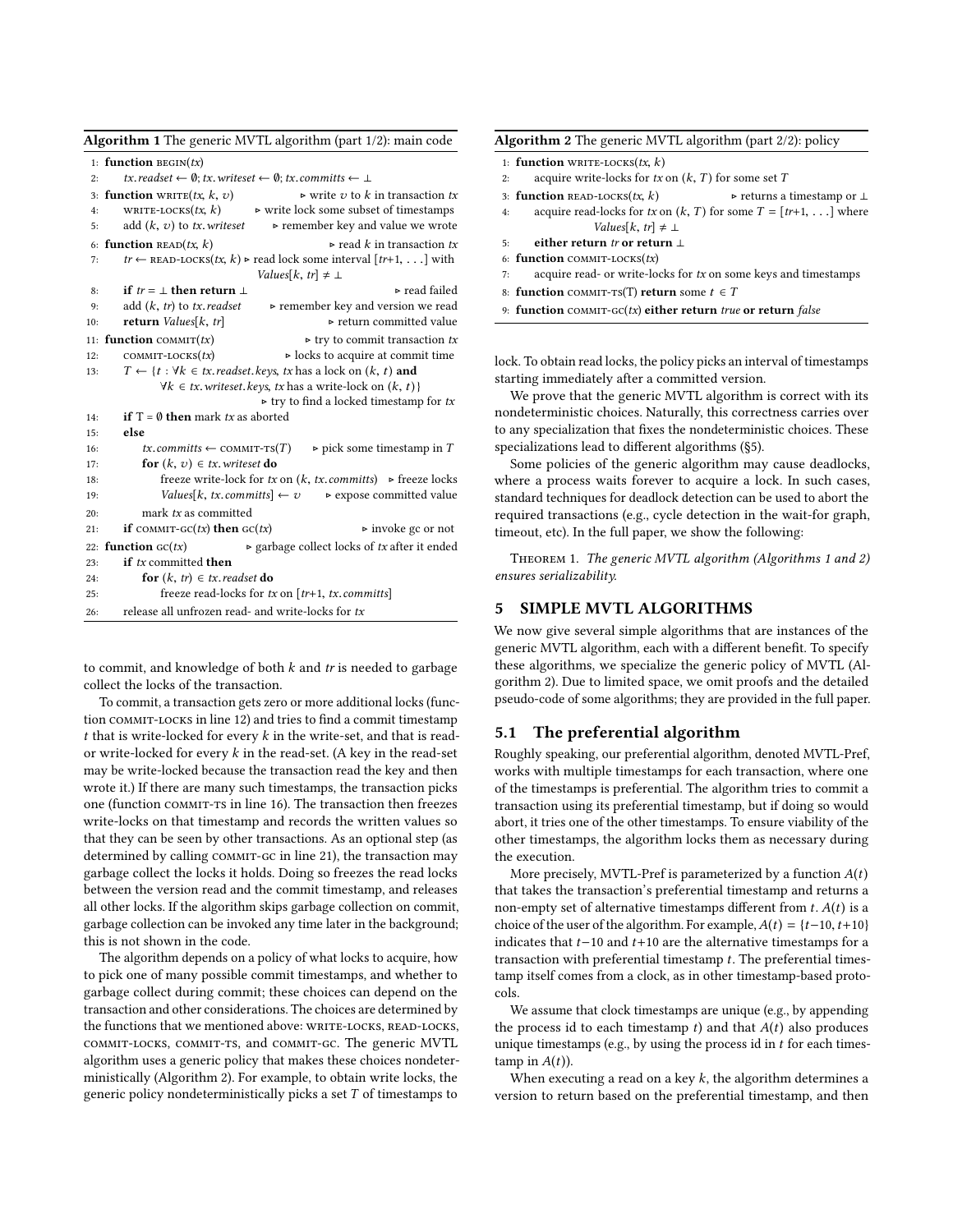read-locks contiguous timestamps of  $k$  to cover as many alternative timestamps as possible. When executing a write to key  $k$ , the algorithm obtains no locks; rather, locks are acquired at commit time, as follows. If the algorithm cannot obtain a write-lock for the preferential timestamp for each written key, it tries one of the alternative timestamps. If it manages to obtain read- and write-locks for all read and written objects at one of the timestamps, the transaction commits; otherwise it aborts.

<span id="page-4-0"></span>

|     | Algorithm 3 The MVTL-Pref algorithm                                                         |  |  |  |  |
|-----|---------------------------------------------------------------------------------------------|--|--|--|--|
|     | 1: function INITIALIZATION $(tx)$                                                           |  |  |  |  |
| 2:  | $tx. PrefTS \leftarrow clock()$                                                             |  |  |  |  |
| 3:  | $tx. PossTS \leftarrow \{tx. PrefTS\} \cup A(tx. PrefTS)$                                   |  |  |  |  |
|     | $\triangleright$ possible timestamps for tx                                                 |  |  |  |  |
|     | 4: function WRITE-LOCKS(tx, k) return $\triangleright$ lock write-set only on commit        |  |  |  |  |
|     | 5: function READ-LOCKS $(tx, k)$                                                            |  |  |  |  |
| 6:  | repeat                                                                                      |  |  |  |  |
| 7:  | $tr \leftarrow \max\{t : t < tx.\text{Prefix} \text{ and } \text{Values}[k, t] \neq \bot\}$ |  |  |  |  |
|     | $\triangleright$ candidate value to read                                                    |  |  |  |  |
| 8:  | $tmax \leftarrow max\{t \in tx.PossTS:$                                                     |  |  |  |  |
|     | no timestamps in $[tr+1, t]$ are write frozen}                                              |  |  |  |  |
| 9:  | for $t \leftarrow tr+1$ to tmax do $\triangleright$ read-lock [tr+1, tx. TS] if possible    |  |  |  |  |
| 10: | try to acquire read-lock for $tx$ on $(k, t)$ , waiting                                     |  |  |  |  |
|     | if timestamp is write-locked but not frozen                                                 |  |  |  |  |
| 11: | <b>if</b> found frozen write-lock <b>then</b>                                               |  |  |  |  |
|     | release read-locks acquired above; $break \triangleright$ exit "for" loop                   |  |  |  |  |
| 12: | until found no frozen locks in the for loop                                                 |  |  |  |  |
| 13: | $tx.PossTS \leftarrow tx.PossTS \cap [tr, tmax] \rightarrow update possible timestamps$     |  |  |  |  |
| 14: | return tr                                                                                   |  |  |  |  |
|     | 15: function COMMIT-LOCKS(tx)                                                               |  |  |  |  |
| 16: | for $t \in tx$ . PossTS do<br>$\triangleright$ Find a good timestamp. Loop order: first     |  |  |  |  |
|     | tx.PrefTS then arbitrary for PossTS                                                         |  |  |  |  |
| 17: | $gotlocks \leftarrow true$                                                                  |  |  |  |  |
| 18: | for $(k, tr) \in tx$ . writeset do                                                          |  |  |  |  |
| 19: | try to write-lock for $tx$ on $(k, t)$ , without waiting if a                               |  |  |  |  |
|     | timestamp is read-locked                                                                    |  |  |  |  |
| 20: | if write-lock not acquired then                                                             |  |  |  |  |
| 21: | $\triangleright$ this timestamp will not work<br>$gotlocks \leftarrow false$                |  |  |  |  |
| 22: | release all write locks for tx                                                              |  |  |  |  |
| 23: | break<br>► exit inner "for" loop                                                            |  |  |  |  |
| 24: | <b>if</b> gotlocks then break $\triangleright$ found a timestamp for which we can           |  |  |  |  |
|     | get write locks; exit outer "for" loop                                                      |  |  |  |  |
| 25: | if gotlocks then $tx. TS \leftarrow t$<br>$\triangleright$ found good timestamp             |  |  |  |  |
| 26: | else tx. $TS \leftarrow \perp$<br>► no good timestamps                                      |  |  |  |  |
|     | 27: function COMMIT-TS(T) return tx. TS                                                     |  |  |  |  |
|     | 28: function COMMIT-GC(tx) return false                                                     |  |  |  |  |

The pseudo-code of MVTL-Pref is given in Algorithm [3.](#page-4-0) We can show that if we choose the alternative timestamps  $A(t)$  to be smaller than the preferential timestamps  $t$ , then the resulting MVTL-Pref algorithm aborts strictly fewer workloads compared to MVTO+. More precisely, we have the following:

THEOREM 2. Suppose that  $\forall t' \in A(t), t' < t$ . (a) If a workload W produces no abort under MVTO+, then W produces no abort under MVTL-Pref. (b) There are infinitely many workloads that produce no aborts under MVTL-Pref but produce aborts under MVTO+.

# 5.2 The prioritizer algorithm

Multiversion timestamp ordering provides no way for critical transactions to be prioritized over normal transactions. We explain how MVTL can do that, by using a policy that gives more locks to critical transactions. There are many ways to do that, but the simplest one is as follows. Normal transactions obtain their locks as in multiversion timestamp ordering using synchronized clocks, while critical transactions try to acquire all locks as in pessimistic concurrency control except that critical transactions do not block waiting for any of its locks. Both types of transactions garbage collect on commit. We give the detailed pseudo-code of the algorithm in the full paper.

Theorem 3. In the MVTL-Prio algorithm, transactions labeled critical are never aborted by transactions labeled normal.

Given that high-priority transactions behave similarly to pessimistic concurrency control, they can cause deadlocks. However, transactions with normal priority behave identically to those in MVTO+, and thus never cause deadlocks.

## <span id="page-4-2"></span>5.3 The  $\epsilon$ -clock algorithm

Multiversion timestamp ordering uses clocks to obtain its timestamps, but if clocks are not synchronized or monotonic $^1$  $^1$ , it is susceptible to serial aborts—aborts that occur in an execution that is completely serial. This is a concern in modern multicore machines that do not guarantee that clocks across cores are perfectly synchronized. For example,  $T_2$  gets timestamp 2, reads an object  $X$ , and commits. Afterwards,  $T_1$  gets a smaller timestamp 1, writes  $X$ , and tries to commit. This will cause  $T_1$  to abort since the read-timestamp of  $X$  at version 0 is 2. This is the schedule:

$$
T_2: R(X) \quad C
$$
  

$$
T_1: W(X) \quad A
$$

Here, time flows to the right and each line shows the operations of a transaction. R, W, C, and A indicate a read, write, commit, and abort; and X is the key. Thus, this schedule has two transactions  $T_1$ and  $T_2$ , where  $T_2$  reads X and commits, and then  $T_1$  writes X and aborts.

The MVTL- $\epsilon$ -clock algorithm, which we now introduce, avoids serial aborts when used with  $\epsilon$ -synchronized clocks. Briefly, when it starts, a transaction reads the clock, obtains a time  $t$ , and for each read and write tries to lock the interval  $[t-\epsilon, t+\epsilon]$ . At the end, it commits at the smallest common timestamp it locked for every accessed object. Before completing the commit, the transaction runs garbage collection. Algorithm [4](#page-5-1) shows the detailed pseudo-code.

In a sequential execution, it is possible to show that  $tx$  picks a commit timestamp that is at most  $t$ , and thus it releases the lock on higher timestamps. As a result, the next transaction in the sequence will always have its own real time in the intersection of locked timestamps, and therefore does not abort.

THEOREM 4. The MVTL- $\epsilon$ -clock algorithm is not susceptible to serial aborts when clocks are  $\epsilon$ -synchronized.

<span id="page-4-1"></span> $^1\mathrm{A}$  monotonic clock is one that ensures that it returns a higher timestamp if it is queried later in time. Monotonic clocks and time-synchronized clocks are equivalent for the purposes of this discussion.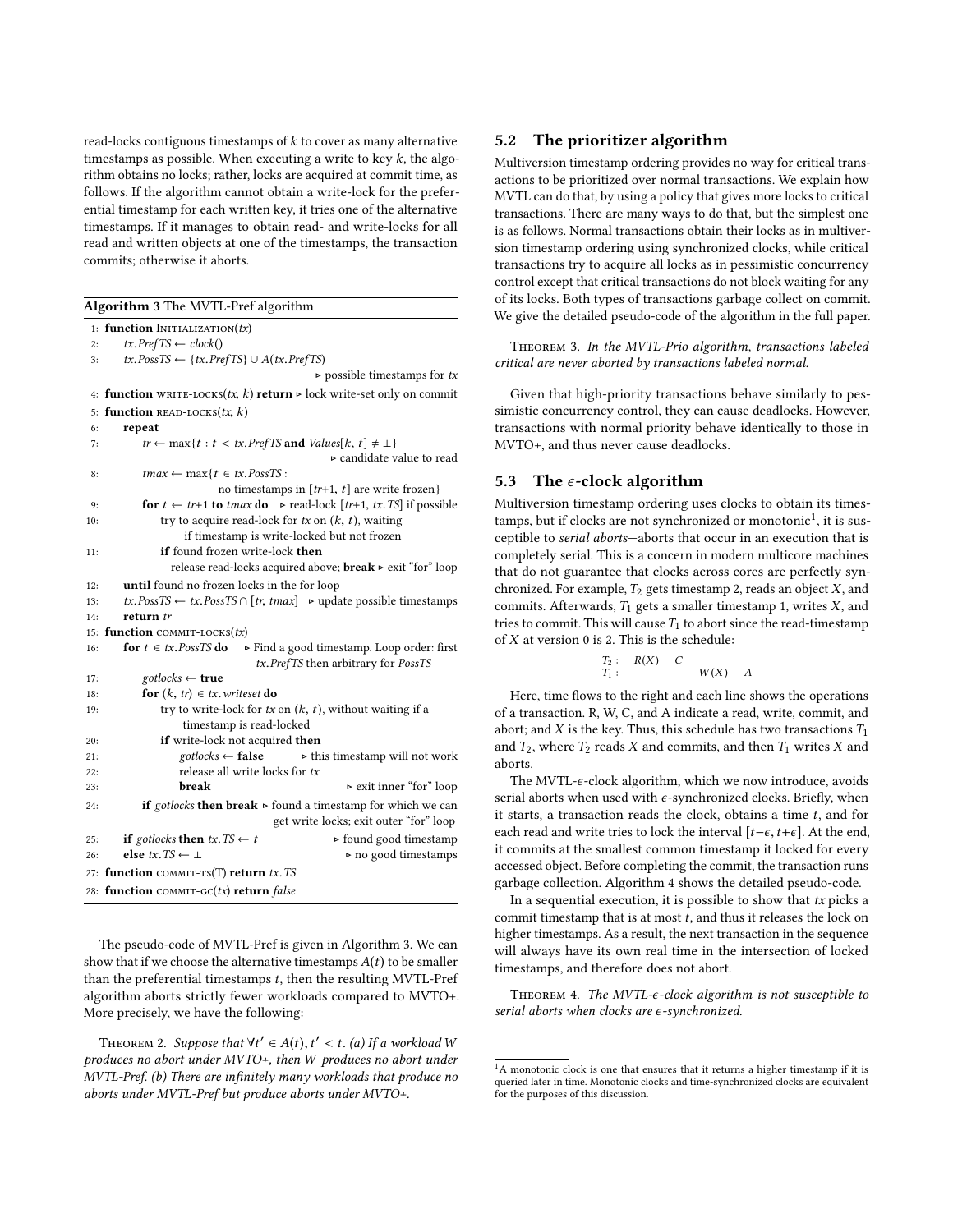<span id="page-5-1"></span>

| Algorithm 4 The MVTL- $\epsilon$ -clock algorithm |  |  |
|---------------------------------------------------|--|--|
|---------------------------------------------------|--|--|

1: function  $Inertialization(tx)$ 2:  $now \leftarrow clock()$ <br>3:  $tx \text{ TS} \leftarrow \text{[now]}$  $tx. TS \leftarrow [now - \epsilon, now + \epsilon]$ 4: **function** WRITE-LOCKS( $tx$ ,  $k$ )<br>5: try to write-locks for  $tx$  or try to write-locks for  $tx$  on  $(k, tx. TS)$ , waiting if a timestamp is read- or write-locked but not frozen 6:  $tx.TS \leftarrow write-locks$  that  $tx$  could acquire 7: function READ-LOCKS(*tx*, *k*)<br>8: if *tx*, *TS* = 0 then return 8: **if**  $tx. TS = \emptyset$  **then return**  $\perp$ <br>9:  $m \leftarrow \max tx. TS$ 9:  $m \leftarrow \max tx. TS$ <br>10: **repeat** repeat 11:  $tr \leftarrow \max\{t : t < m \text{ and } Values[k, t] \neq \bot\}$ <br>12:  $\textbf{for } t = tr+1 \textbf{ to } m \textbf{ do } \triangleright \textbf{ read-lock interval } [$ 12: **for**  $t = tr+1$  **to**  $m$  **do**  $\triangleright$  read-lock interval  $[tr+1, m]$  if possible 13: try to acquire read-lock for  $tx$  on  $(k, t)$ , waiting if timestamp is write-locked but not frozen 14: if found frozen write-lock then release read-locks acquired above;  $break \triangleright$  exit "for" loop 15: until found no frozen locks in the for loop 16:  $tx. TS \leftarrow tx. TS \cap [tr+1, m]$ <br>17: **return** tr return tr 18: function COMMIT-LOCKS $(tx)$  return 19: function COMMIT-TS(T) return min  $T$ 20: function COMMIT-GC( $tx$ ) return true

# <span id="page-5-3"></span>5.4 Existing algorithms as special cases

We now show that MVTL generalizes two popular transactional algorithms, MVTO+ and pessimistic concurrency control. More precisely, we give two algorithms MVTL-TO and MVTL-Pessimistic, which specialize MVTL and behave exactly like MVTO+ and pessimistic concurrency control, respectively.

In MVTL-TO, each transaction obtains a timestamp  $t$  from a clock when the transaction starts. Writes do not lock anything, reads try to lock  $[tr+1, t]$  (waiting for unfrozen locks) where tr is the largest timestamp before t for which *Values*[ $k$ ,  $tr$ ]  $\neq \bot$ , and commits lock t for each object in the transaction's write-set. Garbage collection is not invoked on commit. We give the detailed pseudo-code of the algorithm in the full paper.

Theorem 5. The MVTL-TO algorithm behaves as the MVTO+ algorithm.

Pessimistic concurrency control locks objects before accessing them, to prevent conflicting operations from executing concurrently. To emulate pessimistic concurrency, the MVTL-Pessimistic algorithm works as follows. Writes acquire write locks on all timestamps (blocking), while reads acquire read-locks on all timestamps in  $[tr+1, \infty]$  (blocking). Garbage collection is invoked on commit.

Theorem 6. The MVTL-Pessimistic algorithm behaves as the pessimistic concurrency control algorithm.

#### 5.5 The ghostbuster algorithm

Under multiversion timestamp ordering, a transaction may abort and later create a conflict with another transaction, causing it to abort. For example, suppose that  $T_1$  starts with timestamp 1,  $T_2$ starts with timestamp 2, and  $T_3$  starts with timestamp 3. Then  $T_3$ reads  $X$  and commits,  $T_2$  reads  $Y$ , writes  $X$ , and tries to commit with its timestamp 2, but  $T_2$  aborts because  $T_3$  read X with timestamp 3. Next  $T_1$  writes  $Y$  and tries to commit but aborts due to the read by  $T_2$ . This is a ghost abort, because the write of  $T_1$  has a conflict with a transaction  $T_2$  that had aborted before the write of  $T_1$  started. This is the schedule:<sup>[2](#page-5-2)</sup>

> $T_3: R(X) \subset T_2:$  $T_2$  :  $R(Y)$   $W(X)$  A<br> $T_3$  .  $T_1$ :  $W(Y)$  A

We define ghost aborts precisely in the full paper.

While multiversion timestamp ordering has ghost aborts, MVTL-Ghostbuster can avoid that. MVTL-Ghostbuster is a simple modification to the MVTL-TO algorithm ([§5.4\)](#page-5-3): when a transaction commits, it performs garbage collection. This ensures that transactions that abort do not leave behind locks that cause ghost aborts. We thus have the following:

Theorem 7. The MVTL-Ghostbuster algorithm is not susceptible to ghost aborts.

# <span id="page-5-0"></span>6 PRACTICAL CONSIDERATIONS

Reducing lock state space. When we presented the generic MVTL algorithm, we defined a lock for each timestamp and object, which amounts to an infinite lock state space. We did not include mechanisms to compress this information, because they are orthogonal to the essence of the algorithm. However, a practical implementation should compress the lock state. To do so, we observe that MVTL algorithms usually acquire and release locks on a small number of points or contiguous intervals (this is true for all MVTL algorithms in this paper). Rather than keeping a lock state for each timestamp, an implementation can keep a single lock state for an entire interval. In the algorithms we presented, each object holds at most one lock interval per committed transaction. We evaluate the amount of lock state in [§8.4.5.](#page-8-0) Furthermore, this state can be discarded when the associated version of the object is purged, as we discuss next.

Purging versions. By nature, a multiversion algorithm keeps multiple versions of each object. Doing so is feasible as storage prices fall. Disk systems such as database systems already use multiversion algorithms, but even memory systems can do so now. Nevertheless, multiversion algorithms need a way to purge old versions so that each object holds few versions—possibly just one after write activity on the object quiesces. We now explain how this can be done in MVTL. This is easy: at any time, the system can purge any version older than the latest committed one, without affecting the correctness of the algorithm. Transactions that need purged versions will abort, so in practice we purge versions older than a time limit chosen based on the duration of the longest expected transactions. In some MVTL algorithms, there is a lower bound on the timestamps that a transaction locks (e.g.,  $\epsilon$ -clock algorithm); we can purge versions with timestamps below the bound except the last one before the bound, without causing any side-effects. We evaluate the effectiveness and cost of garbage collection in [§8.4.5.](#page-8-0)

Removing the atomic block. Algorithm [1](#page-3-1) has an atomic block in lines [17–19,](#page-3-1) to avoid partially exposing the writes of a committing transaction when we assign to the array  $Values[k, t]$ . We can remove

<span id="page-5-2"></span> $^2\rm{Here, \, transactions}$  get a timestamp before their first operation, but one can construct a more complex schedule with the same problem even if transactions get a timestamp at the first operation.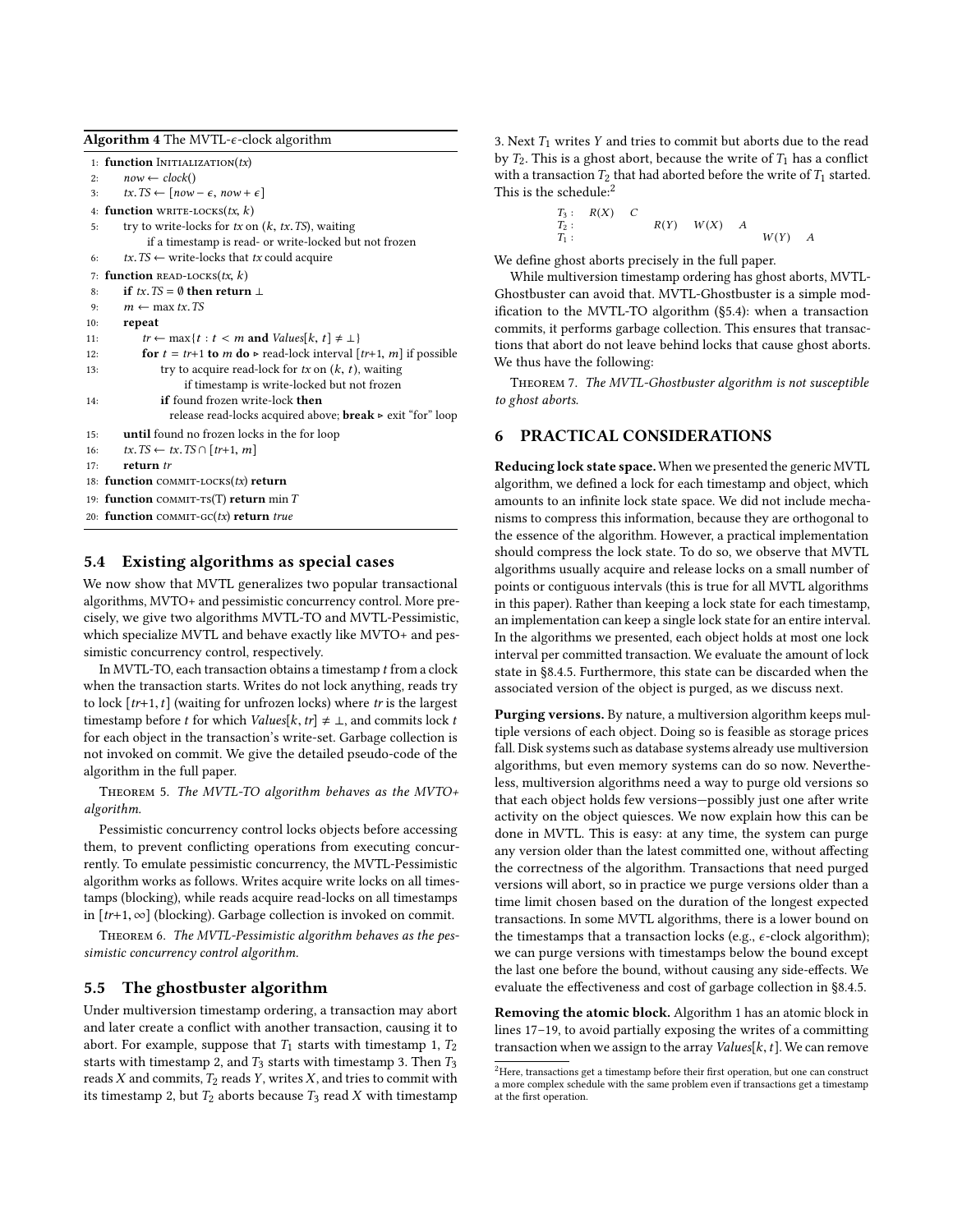this atomic block by (1) first storing a special value in  $Values[k, t]$ for all timestamps in the for loop,  $(2)$  then storing the actual value  $v$ for all timestamps in the loop, and (3) having other processes wait if they read Values and see the special value.

# <span id="page-6-0"></span>7 DISTRIBUTED MVTL ALGORITHM

The MVTL algorithm of [§4](#page-2-0) works in a single machine, where multiple threads share lock state and data versions. We now explain how to extend that algorithm to distributed transactions, where clients in different machines execute transactions over the same data set. More precisely, the system consists of a set of clients who want to execute transactions, and a set of storage servers who keep the data, where clients and servers can be in different machines connected by a network. The data is partitioned across the servers by its key, and clients know how to find the server responsible for a key (e.g., by hashing the key or using a configuration map).

The basic idea of the distributed algorithm is that servers hold the state that is shared across clients: locks and data versions. Clients contact the servers to execute the steps of the algorithm in [§4](#page-2-0) that involve this state. More precisely, the server responsible for a key  $k$  keeps all versions and locks for  $k$ . A client contacts that server when it wishes to read  $k$ , create a new version for  $k$ , or manipulate k's lock state (obtain, freeze, or release locks on timestamps).

The system is subject to failures that may disrupt the algorithm. A failed client may leave write locks in an unfrozen state indefinitely, causing other transactions to block. A failed server can similarly cause indefinite waiting from clients.

To address these problems, we associate a commitment object with each transaction. This object solves consensus on the outcome of a transaction, which can be "abort" or "commit with a timestamp t", ensuring that clients and servers all agree on the outcome. The details of the algorithm are given in the full paper.

## <span id="page-6-1"></span>8 EXPERIMENTAL EVALUATION

We conduct a simple experimental evaluation of MVTL to answer some questions: Does MVTL enhance transaction concurrency and avoid aborts compared to alternatives? Does MVTL improve transaction throughput? On which workloads? Do the characteristics of the environment impact our conclusions? Does MVTL incur significant overheads in terms of state size?

To this end, we implement the distributed MVTL algorithm ([§7\)](#page-6-0) with a variant of the  $\epsilon$ -clock algorithm ([§5.3\)](#page-4-2). In this variant, to execute a transaction  $T$ , a client obtains a timestamp  $t$  from its local clock and associates a timestamp interval  $I = [t, t + \Delta]$  with T, where  $\Delta$  is a small constant (we pick  $\Delta$  = 5ms in the experiments). When accessing a key  $k$ , the client tries to lock the timestamps in  $I$  for key  $k$ . If the client cannot lock the entire interval  $I$ , but manages to lock some subinterval, then the client replaces I with that subinterval to reduce the amount of locking on subsequent keys. We call this algorithm MVTIL. This is similar to the  $\epsilon$ -clock algorithm but we do not assume that clients have synchronized clocks and we shrink I when clients fail to obtain some locks, as described above. We consider two variants of MVTIL: (i) MVTILearly, which at commit time picks the smallest timestamp in  $I$  to commit, and (ii) MVTIL-late, which picks the largest. We compare MVTIL to 2PL and MVTO+.

## 8.1 Implementation details

Keys and values are small strings of eight characters. Clients are multi-threaded, each thread running a different transaction. When a client realizes that an ongoing transaction will abort (because it does not have a single timestamp locked across all accessed keys), it has the option of aborting or restarting the transaction, with an interval I adjusted based on the state it has already seen at the servers. Servers are multi-threaded, with hundreds of threads, each responsible to handle a client request. A server stores version and lock state in a hash table indexed by key; for each key, the hash table stores two skip lists, one for version state, one for lock state. The version state is a list of value-timestamp pairs ordered by timestamp. The lock state is a list of timestamp-timestamp pairs representing a locked time interval, ordered by the first timestamp. To coordinate access across threads, we use a concurrent hash table (from the Intel TBB library [\[14\]](#page-9-18)), with a latch per entry in the hash table. Latches are held while a thread changes the lock and version lists of a key. We use Apache Thrift [\[2\]](#page-9-19) for communication between clients and servers,

A timestamp service periodically broadcasts a message with a time  $T$  in the past, equal to the service's current time minus a constant K; we use  $K = 15s$  in the local test bed, and  $K = 60s$  in the cloud test bed ([§8.2\)](#page-6-2). This message has two effects. First, it causes servers to purge old versions of keys, namely versions that meet two criteria: their timestamp is smaller than T and they are not the most recent version of a key. If clients have ongoing transactions that later try to access a purged version, those transactions are aborted. However, because  $T$  is an old timestamp, there will be few such transactions, if any. The second effect of broadcasting  $T$  is that clients advance their local clocks to  $T$  if they are behind—this ensures that clients with slow clocks do not start new transactions that need purged versions and subsequently get aborted.

Our implementations of MVTO+ and 2PL use the same framework, but run a different client protocol and keep a different server state: 2PL stores a single readers-writer lock per key, while MVTO+ stores a single skip list per key containing versions and associated locks. The implementations of all schemes are available at [https://github.com/LPD-EPFL/MVTIL.](https://github.com/LPD-EPFL/MVTIL)

# <span id="page-6-2"></span>8.2 Test beds

We use two test beds for the experiments: a local test bed with dedicated servers, and a public cloud test bed with virtual machine instances. The local test bed represents an enterprise setting with higher-performance machines and network, while the cloud test bed represents a low-cost shared environment with a less predictable network.

On the local test bed, we use three machines: (a) a server with four 2.7 GHz Intel Xeon 12-core E7-4830v3 processors and 512 GB of RAM; (b) a server with two 2.8 GHz Intel Xeon 10-core E5-2680 v2 processors and 256 GB of RAM; and (c) a server with four 2.1 GHz AMD Opteron 6172 12-core Processors and 128 GB of RAM. Machines are connected by a 1 Gbps network.

The public cloud test bed consists of several hundred Amazon EC2 t2.micro instances with 1 vCPU each.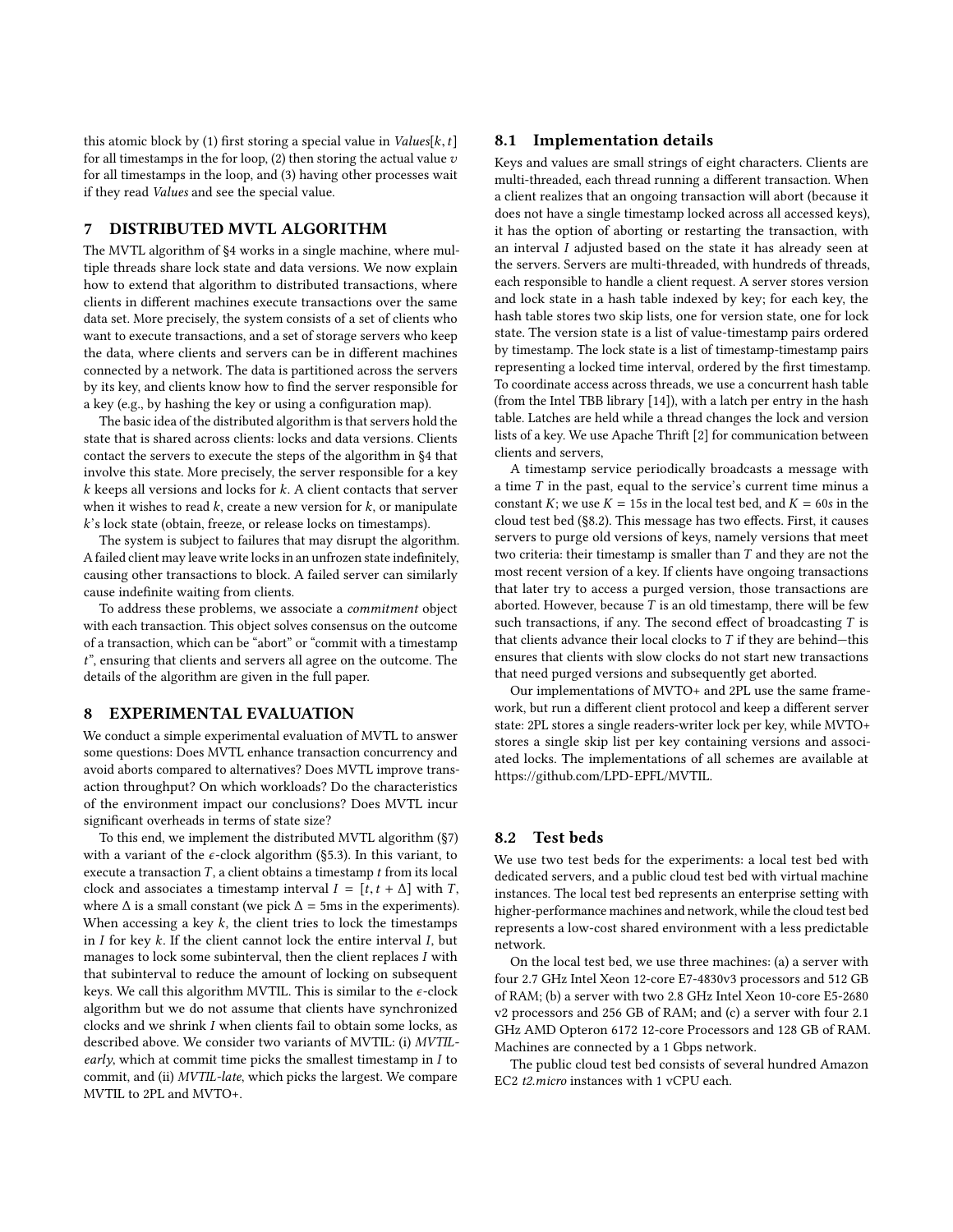<span id="page-7-0"></span>

Figure 1: Effect of concurrency level on performance, local test bed.

<span id="page-7-1"></span>

Figure 2: Effect of concurrency level on performance, cloud test bed.

## 8.3 Experiments

In an experiment, clients submit transactions repeatedly in a closedloop. We measure the aggregate throughput of committed transactions and the commit rate, which is the fraction of transactions that commit. Before measuring, we run a warm-up stage of 40s to ensure all clients have started; we then measure the system for 20s. We repeat each experiment five times and report the average.

In each experiment, we fix the following parameters:

- algorithm (MVTIL, MVTO+, 2PL);
- number of clients, which determine the level of concurrency;
- size of transactions in number of operations;
- fraction of write operations in a transaction;
- size of the key space; and
- number of storage servers.

On the local test bed, which has three machines, we always run three servers on all machines, and we run client threads on a subset of the cores in those machines. For the cloud test bed, we run eight servers on eight different VM instances unless otherwise indicated, and we run each client on its own VM instance.

#### 8.4 Results

We now present results regarding concurrency, fraction of write operations, transaction size, number of servers, and state size.

8.4.1 Level of concurrency. We study the effect of the level of concurrency on performance, under a workload where a majority of operations are reads—a common situation in practice. We vary the number of clients, while keeping the other parameters constant. We use transactions with 20 operations, 25% of which are writes. For the local test bed, we use 10K keys. For the larger cloud test bed, we use 50K keys.

Figures [1](#page-7-0) and [2](#page-7-1) show throughput and commit rates for the local and cloud test beds, respectively. We see that MVTIL outperforms

<span id="page-7-2"></span>

<span id="page-7-3"></span>

Figure 4: Effect of small transaction size on performance.

MVTO+ and 2PL in both test beds. Moreover, when concurrency increases, the commit rate of MVTO+ drops due to conflicts, but this does not happen for MVTIL because it can commit at many serialization points. The inefficiency—due to aborts in MVTO+ and waiting for locks in 2PL—is the reason for the difference in throughout. This is more pronounced in the cloud test bed, where resources are scarce: there, MVTIL has roughly 2x better throughput than the alternatives. The difference is smaller on the local test bed.

The commit rate for 2PL is not 100% because transactions abort after a timeout. This prevents deadlocks and starving transactions from limiting throughput. We set the timeout value to maximize throughput.

8.4.2 Write percentage. We next consider how the fraction of writes affect performance. We thus vary the fraction of writes and keep other parameters constant. We use the local test bed with 90 clients; transactions have 20 operations and 10K keys.

Figure [3](#page-7-2) shows the results. For read-only transactions, the choice of protocol has little impact. Additionally, for write fractions close to 1, the workload consists mostly of blind writes, which allows multiversion protocols to commit nearly all transactions, as writes in such protocols do not conflict with each other. With a more balanced write fraction, MVTIL outperforms MVTO+ and 2PL. With 2PL, the more writes, the more time transactions wait for locks. MVTO+ has a high abort rate when the percentages of reads and writes are similar; this is where the chance of conflicts is highest in multiversion protocols. The issue impacts MVTIL less due to its ability to explore many serialization points to commit.

8.4.3 Transaction size. In previous experiments, we use transactions with 20 operations; we now consider smaller transactions with 8 operations. We vary the number of clients (level of concurrency) and observe the performance. We use the local test bed with a 50% fraction of writes and 10K keys.

Figure [4](#page-7-3) shows the results. Under low concurrency, MVTIL behaves similar to MVTO+ and 2PL, but 2PL is ≈5% faster. This setting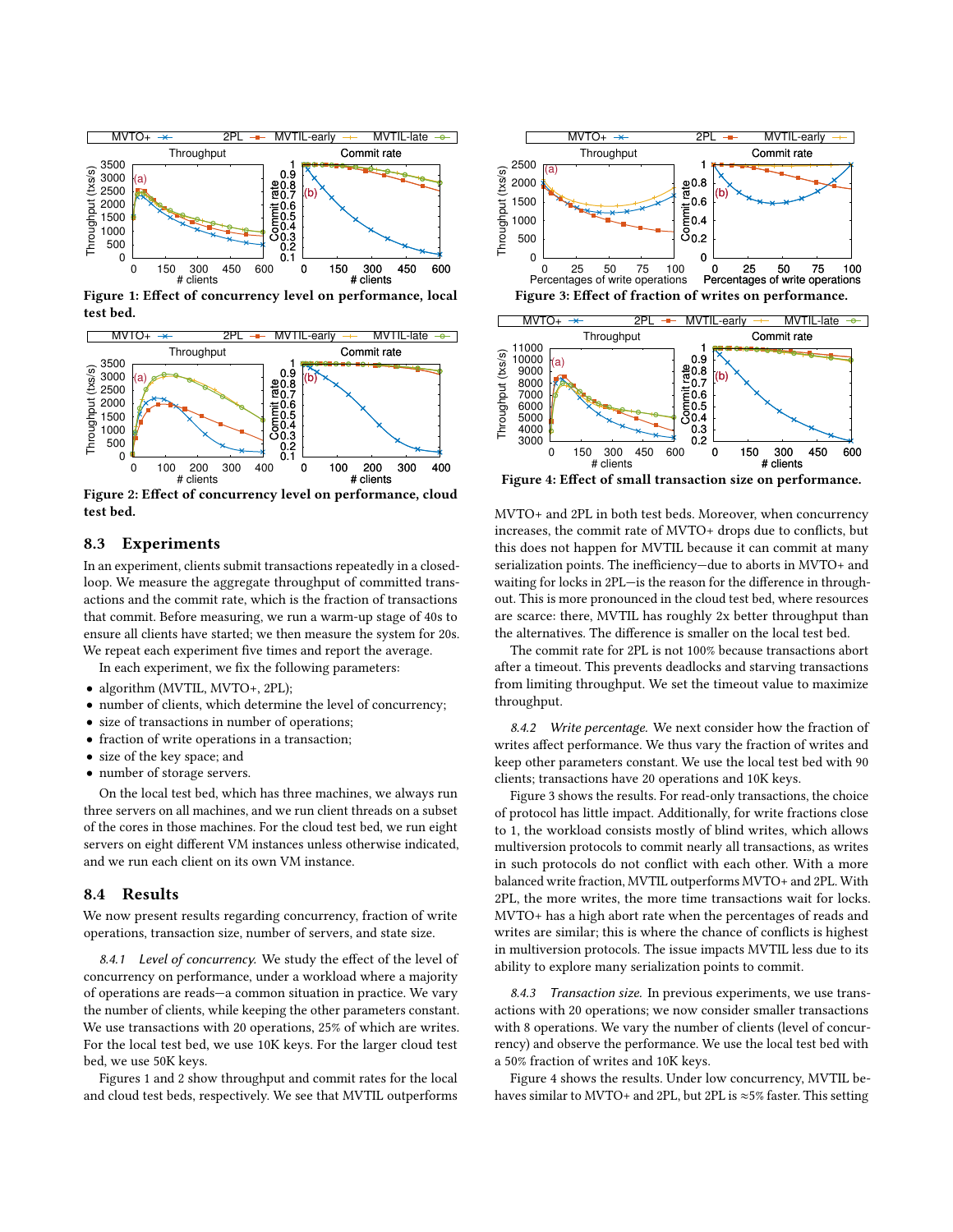<span id="page-8-1"></span>

Figure 5: Effect of number of servers on performance.

with little concurrency, short transactions, and a local test bed with lots of resources is the only setting where MVTIL is worse than an alternative. However, as we increase concurrency, MVTIL again outperforms the others. This advantage is larger in the cloud test bed (not shown).

8.4.4 Number of servers. We now consider how the number of servers affect performance. Using the cloud test bed, we keep the number of clients constant to 400 and vary the number of server instances from 1 to 20. We use transactions with 20 operations with 25% or 50% writes, and 100K keys.

Figure [5](#page-8-1) shows the results. The throughput of all protocols increases with the number of servers, but the scalability is better for MVTIL. MVTIL has a higher commit rate compared to MVTO+, and waits less for locks compared to 2PL; this is particularly visible with 50% writes.

<span id="page-8-0"></span>8.4.5 State size. We now examine the size of the state kept by each algorithm, and the effectiveness of the garbage collection mechanisms. Most of the state of a multiversion protocol is the data versions and associated locks. We measure how the number of versions and locks evolve with time for MVTIL and MVTO+ without garbage collection, as well as MVTIL with garbage collection (MVTIL-GC) that activates every 15s to purge versions and locks. We use 50 clients running transactions with 20 operations, a fraction of 50% writes, and 8K keys, running on the local test bed.

Figure [6](#page-8-2) shows the results. Without garbage collection, the state increases linearly with time. However, with garbage collection, the state size remains bounded in both the number of versions and locks. On average, there are ≈4 versions and ≈20 locks per key. Figure [7](#page-8-3) shows how performance varies as time passes. Without garbage collection, throughput decreases after ≈5 minutes for MVTIL and MVTO+, because a larger state makes it slower to search for and access versions. Garbage collection removes this performance degradation. Moreover, comparing the performance with and without garbage collection at the beginning of the experiment, we see that the overhead of garbage collection is small.

#### 8.5 Summary

We see that (i) with moderate contention, MVTIL outperforms alternatives, (ii) with no contention, MVTIL is at least as good as alternatives, and (iii) MVTIL's advantages are bigger in the cloud test bed that has limited processing power and unpredictable network latencies. MVTIL nevertheless represents just one of many MVTL-based algorithms. We believe that other MVTL algorithms will present different benefits on other workloads and environments.

<span id="page-8-2"></span>

Figure 6: Number of locks and versions as time passes with garbage collection on and off.

<span id="page-8-3"></span>

Figure 7: Performance as time passes with garbage collection on and off.

## 9 RELATED WORK

The main novelty of this work is the idea of locking individual timestamps, leading to a genre of multiversion algorithms called MVTL. No other work has proposed this idea, but because MVTL is a broad class, several existing algorithms become special cases of MVTL, leading to similarities in mechanism.

Multiversion concurrency control is an old idea [\[6\]](#page-9-1) that has seen a resurgence in software transactional memory (STM) systems, several of which provide serializability [\[3,](#page-9-13) [7,](#page-9-20) [11,](#page-9-8) [15,](#page-9-9) [16,](#page-9-14) [20,](#page-9-15) [22](#page-9-11)[–24\]](#page-9-21). Prior work in this space falls into three categories: (1) multiversion for read-only transactions, (2) conflict graph schemes, and (3) multiversion timestamp ordering algorithms. The first category [\[11,](#page-9-8) [22–](#page-9-11)[24\]](#page-9-21) are systems that use multiversion to benefit solely read-only transactions; update transactions rely on optimistic methods that, upon commit, validate the read-set and abort if any object has changed. While read-only transactions are important, these methods abort under simple concurrent update schedules, such as the following (where full multiversion schemes do not abort):

$$
T_1: R(X) \t W(Y) T_2: W(X) \t W(Y)
$$

The second category (e.g., [\[3,](#page-9-13) [16,](#page-9-14) [20\]](#page-9-15)) are multiversion systems that ensure serializability by detecting cycles in the conflict graph a data structure that represents the conflicts across transactions similarly to the MVSGT algorithm [\[26\]](#page-9-2). These algorithms have two drawbacks: they are complex and they incur significant computation overhead, as reported in some of these papers.

The third category are systems that extend multiversion timestamp ordering. Specifically, Kumar et al. [\[17\]](#page-9-10) explain how to provide opacity, which is stronger than serializability. The algorithm suffers from the same drawbacks of multiversion timestamp ordering that we address in [§5.](#page-3-0) It should be possible to extend MVTL to provide opacity using the ideas of Kumar et al., but this is future work.